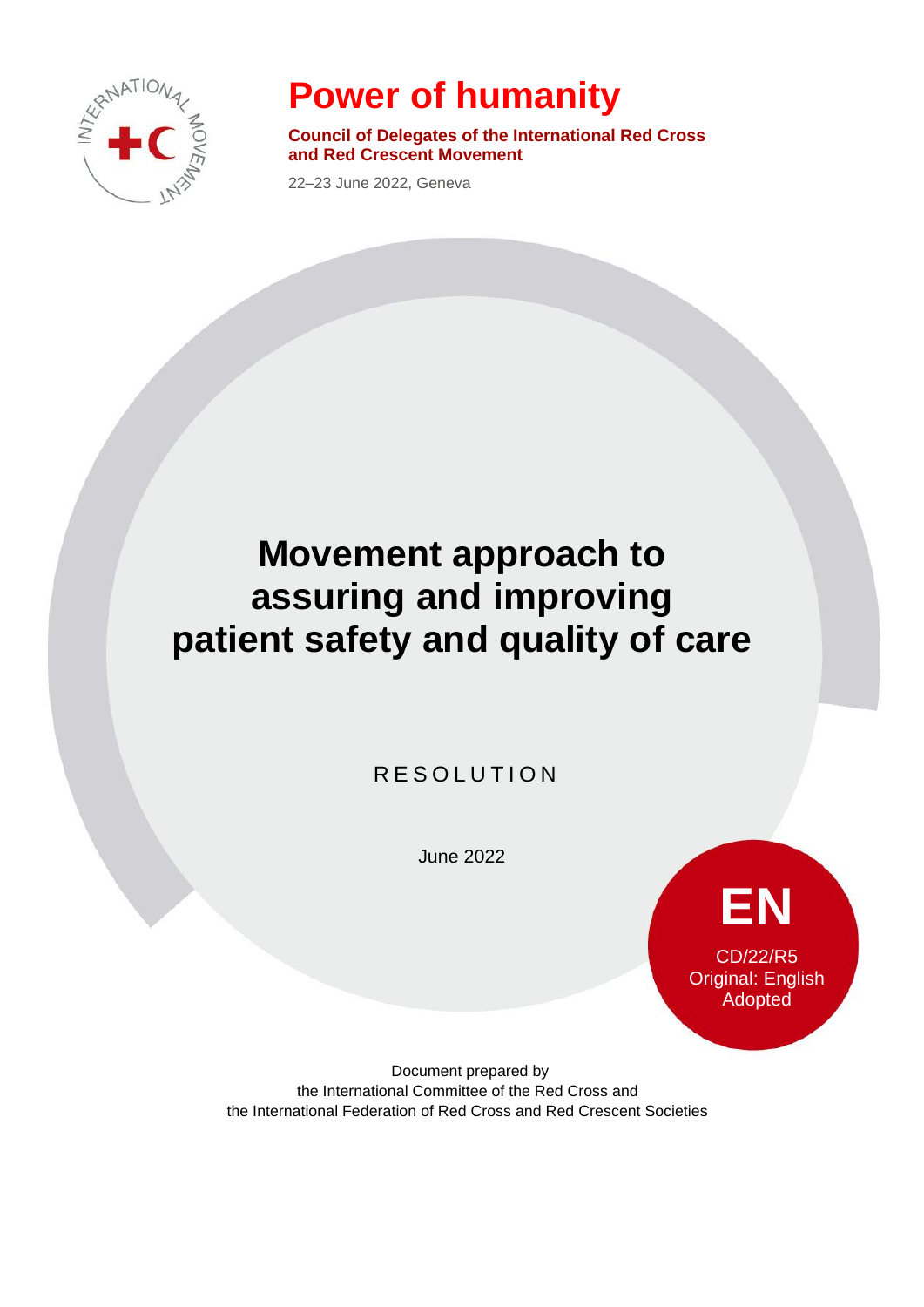## **Movement approach to assuring and improving patient safety and quality of care**

The Council of Delegates,

*recalling* World Health Assembly Resolution WHA55.18, which urged Member States to "pay the closest possible attention to the problem of patient safety" and "establish and strengthen sciencebased systems, necessary for improving patients' safety and the quality of health care", and *noting* the documented impact COVID-19 has had on the delivery of and access to adequate patient care,

*reaffirming* the principle "do no harm" and *acknowledging* the existing commitments of the International Red Cross and Red Crescent Movement (the Movement) to strengthening the Accountability to Affected People Framework and engagement with affected people and those facing vulnerabilities, such as the Fundamental Principles together with the Code of Conduct for the International Red Cross and Red Crescent Movement and Non-Governmental Organizations (NGOs) in Disaster Relief, and the Core Humanitarian Standard on Quality and Accountability,

*recognizing* that improving and ensuring patient safety is a duty as well as a growing challenge for the health services delivered by the Movement and that unsafe health care causes a significant level of avoidable patient harm and human suffering and leads to an increase in the cost of care and a loss of trust in the health services provided, ultimately exposing the Movement and its components to legal, financial and reputational risks,

*considering* that we, as a Movement, are working more and more in partnerships calling for the development and adoption of joint policies, strategies and initiatives to enable, support and improve patient safety, quality of care and clinical accountability, implement safety and quality programmes and activities in a seamless approach, promote a patient safety culture within the Movement and define and monitor common quality goals and indicators, using common tools with a view to implementing corrective and anticipatory measures to reduce the consequences and risks of adverse events,

*recognizing* the need for any Movement approach to be sensitive to local legal, regulatory and cultural contexts,

*recalling* Resolution CD19/R1 "Movement Commitments for Community Engagement and Accountability", which acknowledges the Movement's contribution to initiatives to increase quality, effectiveness and accountability in humanitarian action, such as the Core Humanitarian Standard on Quality and Accountability, and reaffirms the right of affected and vulnerable people to have their views on their needs heard, addressed, acknowledged and catered to,

*emphasizing* the importance of ensuring that all personal data are processed in compliance with personal data protection and privacy principles to guarantee the rights and dignity of patients so that they have control and agency over their information, of being accountable to populations in accordance with precise data protection requirements and of ensuring the continued application of the "do no harm" principle in a digital environment,